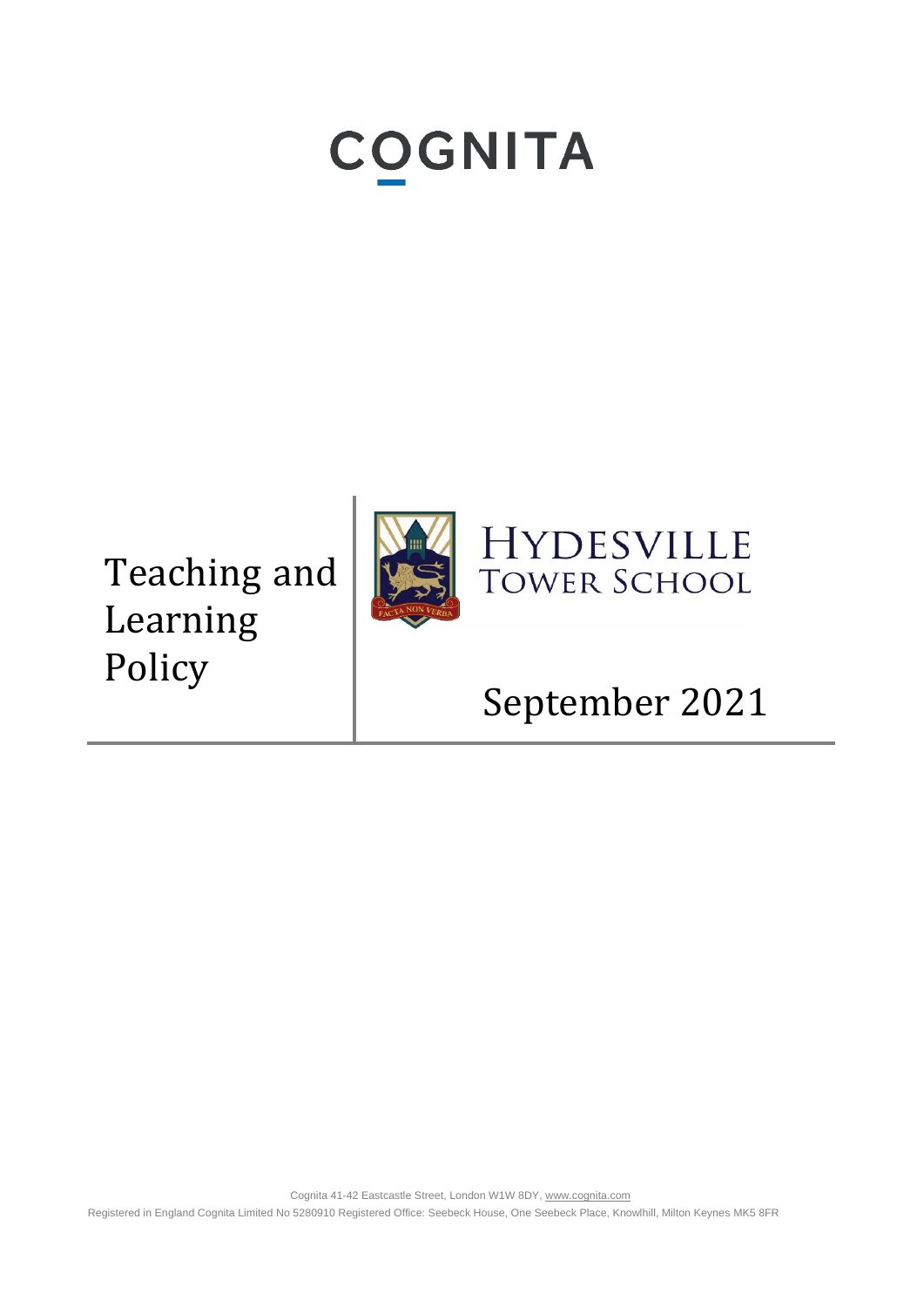#### **1 Introduction**

1.1 The purpose of this policy is to support the implementation of high quality teaching and learning. We see teaching and learning as part of our core business in order to ensure that all children make the best progress possible and attain high standards. Effective teaching and learning is part of a whole school pedagogy informed by the effective implementation of:



#### **2 Effective Teaching and Learning**

- 2.1 We are committed to providing a learning environment in which all pupils are challenged through high quality teaching, supported by excellent pastoral care. We believe that a truly excellent school is about more than academic achievement: it is about developing a passion for learning, a capacity for independent and critical thinking, self-awareness and resilience, self-confidence and genuine interests that extend beyond the confines of the classroom.
- 2.2 Effective teaching and learning:
	- Enables pupils to acquire new knowledge and make good progress according to their ability so that they increase their understanding and develop their skills;
	- Fosters self-motivation, the application of intellectual, physical and creative effort, interest in their work and the ability to think and learn for themselves;
	- Involves well-planned learned sequences and lessons utilising effective teaching methods, activities and management of time;
	- Shows a good understanding of the aptitudes, needs and prior attainment of pupils; ensuring that these are taken into account when planning learning;
	- Demonstrates good knowledge and understanding of the subject matter being taught;
	- Utilises effective classroom resources of good quality, quantity and range;
	- Implements effective assessment strategies to inform teaching and impact on pupil progress;
	- Develops meta-cognitive strategies;
	- Utilises effective strategies for managing behaviour and encouraging pupils to act responsibly;
	- Supports the promotion of British values, including democracy, the rule of law, individual liberty, mutual respect and tolerance of those with different faiths and beliefs; and
	- Promotes diversity and equality.
- 2.3 The impact of quality teaching and learning is ultimately tested through the progress that pupils make and the outcomes they achieve.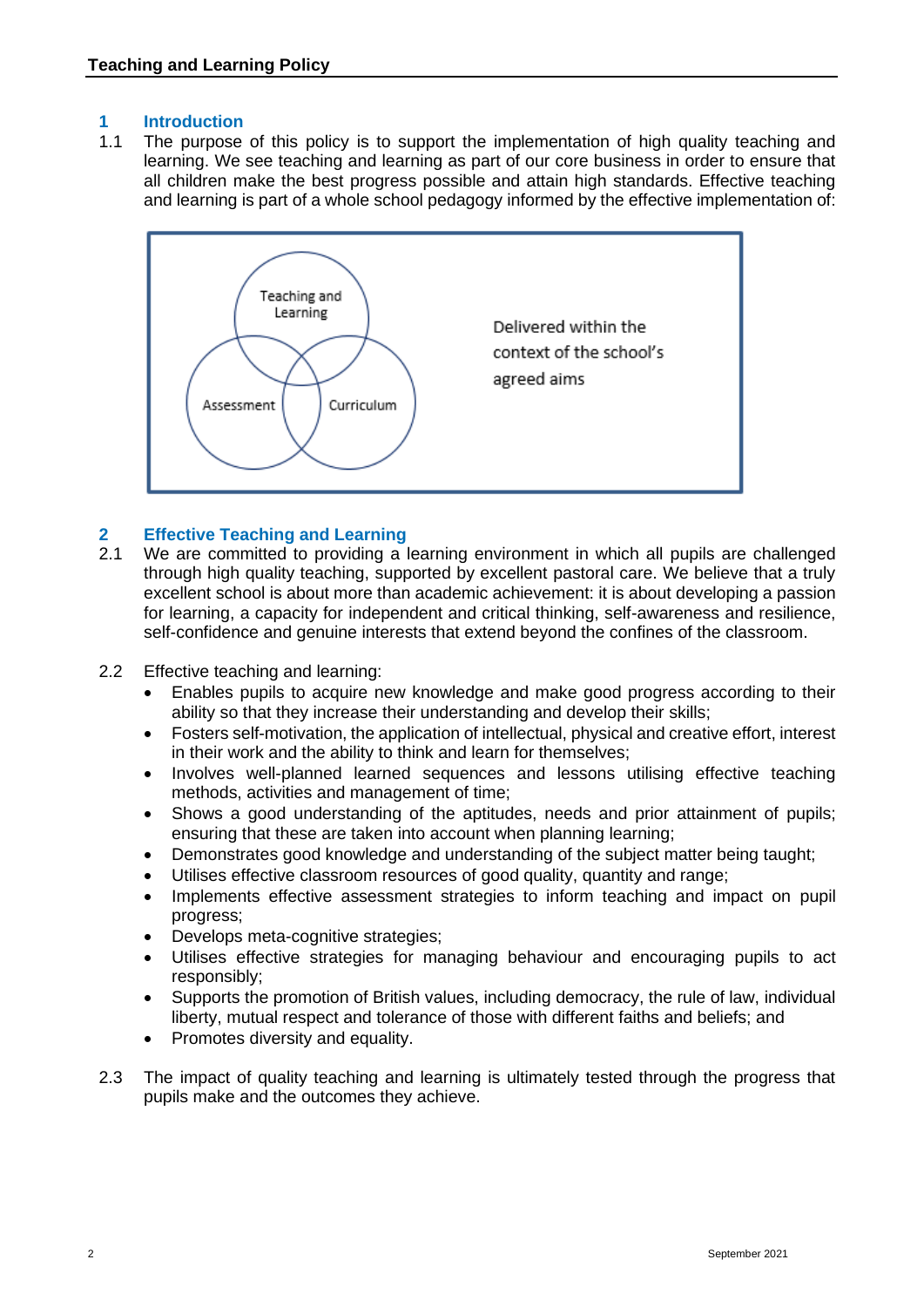#### 2.4 Through an excellent education we aim to:



#### **3 Personalised Learning Model**

- 3.1 We have a model of teaching and personalised learning (below). This is a simple way of articulating what works based on a broad base of research and evidence. The model is a construct rather than a prescription of how to teach.
- 3.2 We define 'personalised learning' as: high quality teaching approaches, underpinned by the use of assessment and other evidence, to inform individualised intervention that maximise the progress of every child.
- 



#### **4 Responsibility**

- 4.1 All staff are responsible for ensuring this policy is implemented and acted on. When evaluating the use and impact of this policy, our school leaders will evaluate the extent to which there is evidence of:
	- The impact of teaching on academic attainment and progress; and
	- The impact of teaching on pupil engagement and passion for learning, capacity for independent and critical thinking, self-awareness and resilience and self-confidence.

#### **5 Evaluating the Quality of Teaching**

5.1 Every teacher is expected to evaluate the impact of their teaching in order to continue improving as a reflective professional. We support the view that the very best teachers constantly seek improvement and want to continually develop their skill as expert teachers.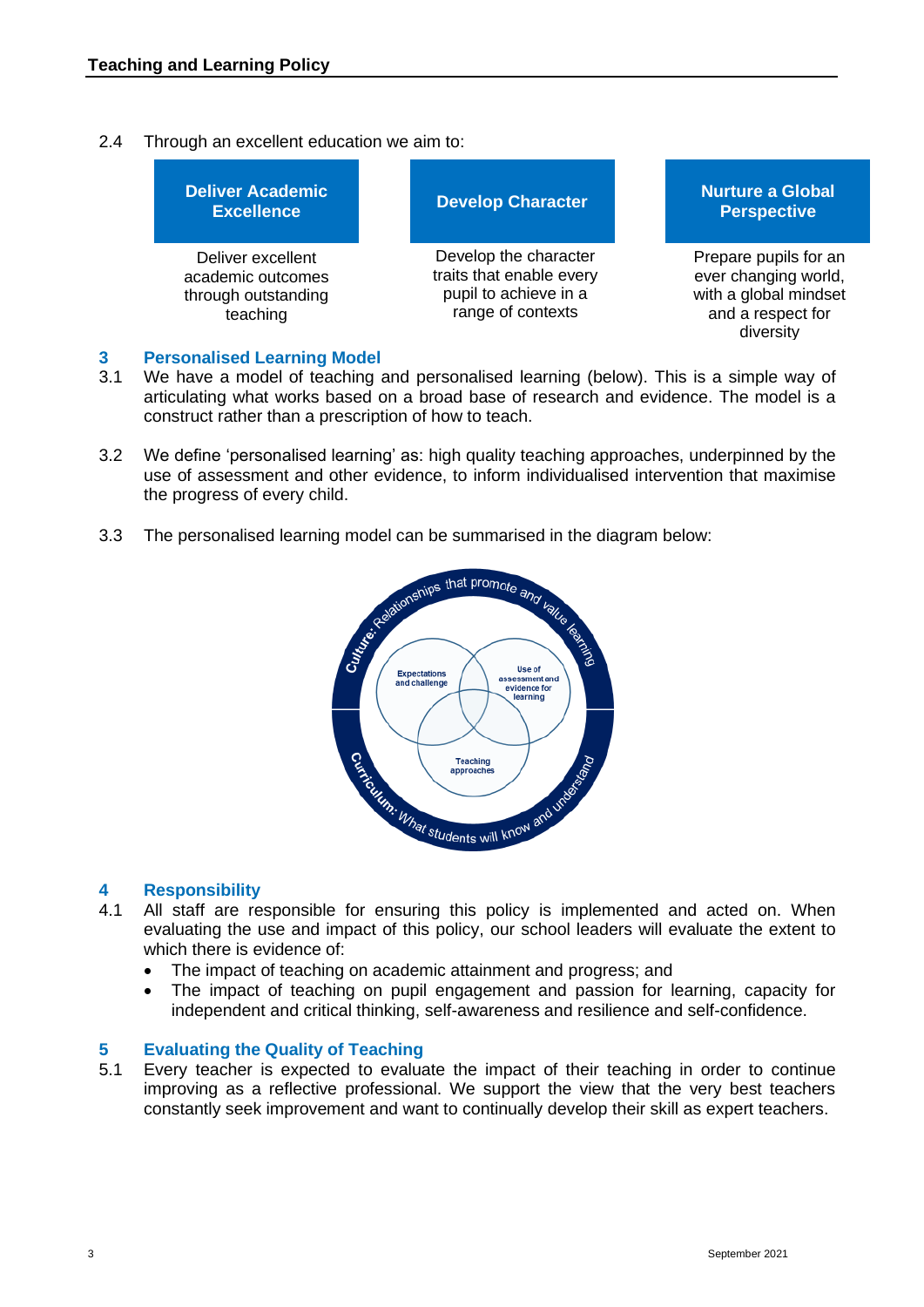- 5.2 Knowing about the whole school quality and effectiveness of teaching is a core responsibility of school leaders. Ultimately, this responsibility rests with the Headmaster. The evaluation of teaching is undertaken through the involvement of a range of leaders and teachers. In evaluating, the following questions are asked:
	- How effective is teaching? How do we know?
	- What impact is teaching having on learning and progress? What is our evidence?
	- What do we need to do next to improve further?
- 5.3 Any evaluation of teaching takes account of the impact of 'teaching over time', utilising a best fit approach which draws on a range of evidence, e.g. work scrutiny, lesson observation, analysis of data, feedback from pupils, etc.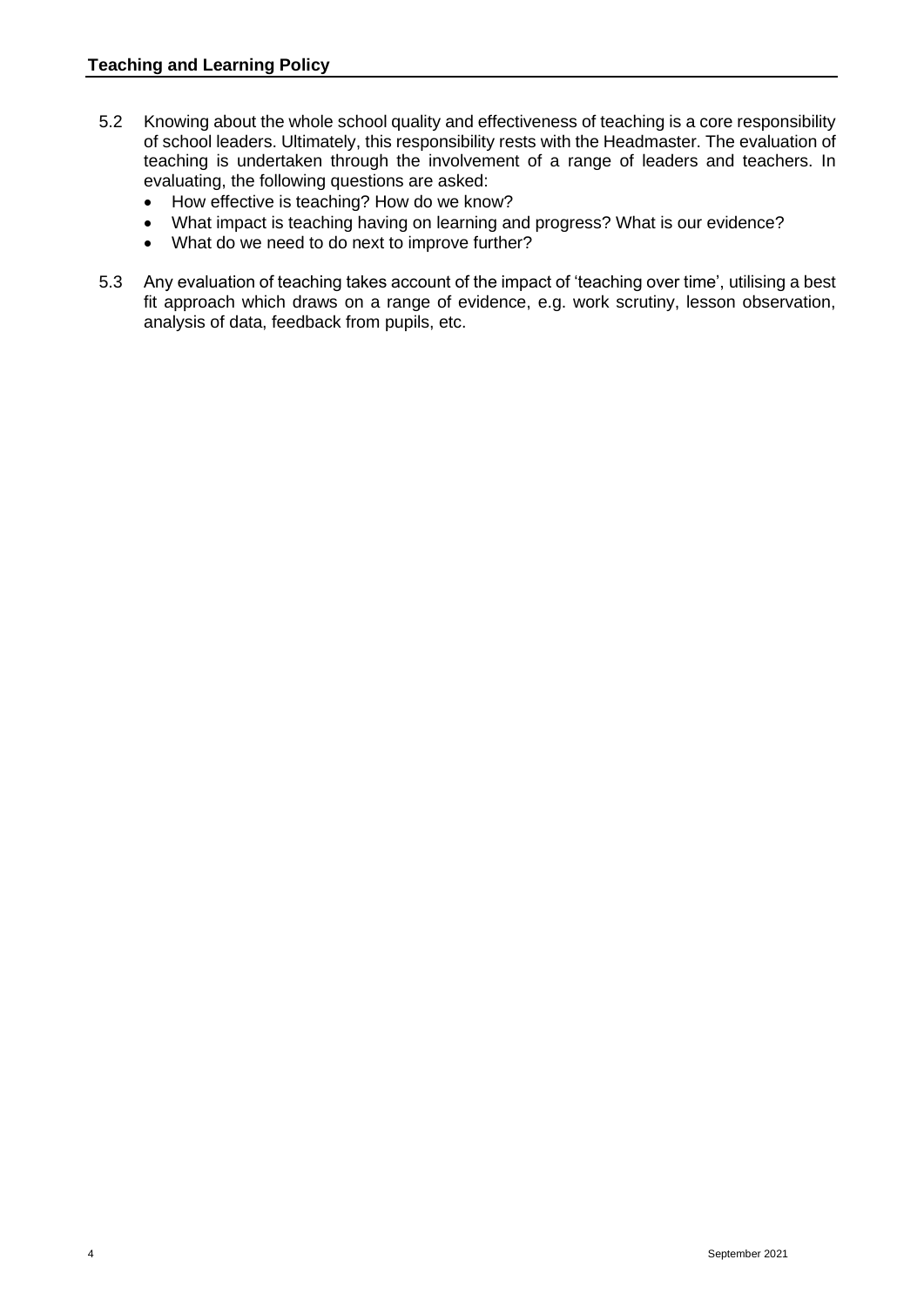# **Appendix A**

#### **Expectations**

All teachers must:

1. Plan lessons to take account of the different learning needs of the pupils, using prior attainment data and Assessment for Learning information.

2. Have a clear understanding of the Learning Objective(s) for the lesson (with accompanying success criteria if appropriate), communicate them clearly to the class in language that they understand and refer to them as the lesson progresses to develop understanding and reinforce learning.

3. Differentiate the intended learning outcomes by explicitly considering the needs of higher and lower ability children (relative to the average ability of the group).

4. Ensure that the learning outcomes are not tasks but outline what the pupils are expected to learn in terms of knowledge, skills and understanding.

5. Mark work regularly and developmentally, with constructive comments that tell the pupils what they need to do to improve their work and reach their targets. Pupils should also be given regular opportunities to respond to this feedback. Separate marking policies exist for the Prep and Senior School.

6.Aim to involve the pupils actively in their learning through using intelligent questioning techniques and a range of ways of working.

7. Differentiate activities to meet the different abilities of the class, drawing on the full range of available methods.

8. Keep whole class, teacher-directed learning to a minimum and rarely ask pupils to undertake mundane tasks such as copying or dictation.

9. Use the plenary to encourage the pupils to reflect on their learning. Crucially, the plenary should also enable the teacher to assess how the pupils have progressed during the lesson, to inform their planning.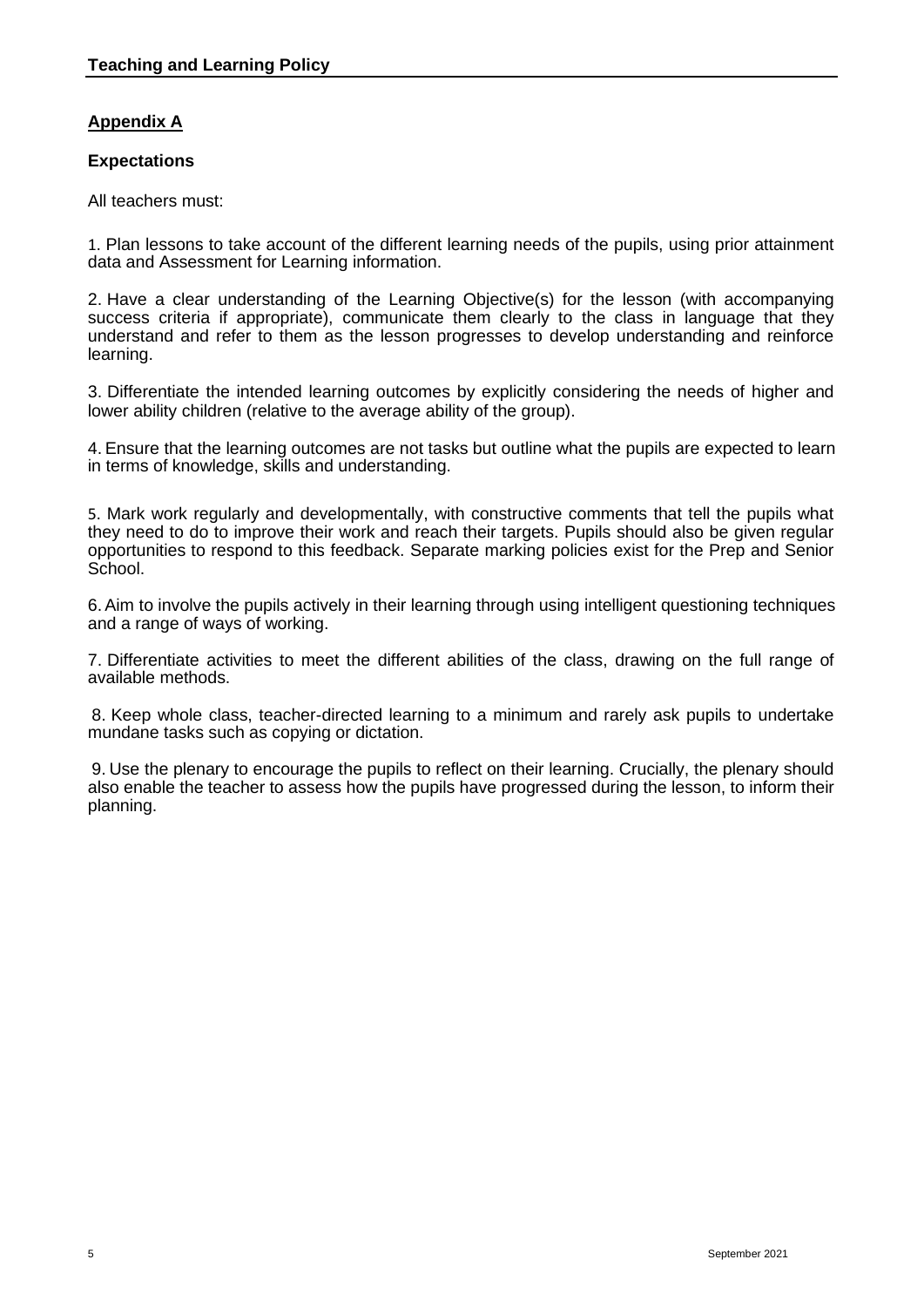# **Appendix B**

#### **Guidelines: Assessment for learning (AfL)**

Teaching and Learning at Hydesville Tower School is based on the principles of Assessment for Learning, with the aim of ensuring that pupils are actively involved in their learning.

Therefore, teachers will plan and deliver lessons around the key elements of AfL:

#### **1- Intention-led lessons:**

• Share learning intentions with pupils in the form of intended learning outcomes, in a language that pupils can understand

• Use these intended learning outcomes as the basis for questioning during the lesson

• Evaluate feedback from pupils in relation to achievement of the intended learning outcomes to inform the next stages of planning

• Use plenaries to show learners what they have learnt and what the next steps will be

#### **2- Oral and Written feedback:**

• Value oral as well as written feedback

• Ensure feedback is clear, positive and constructive. Identify what the pupil has done well, what needs to be done to improve and how to do it

- Recognise how feedback can be delivered in a timely fashion to maximise impact on pupils learning from it.
- Ensure that the pupils know their target and understand what they need to do to achieve it

#### **3- Peer and self-assessment:**

• Identify within the scheme of work suitable places where peer and self-assessment will be used formally

• Give pupils clear opportunities to talk about what they have learned and what they found difficult, using the intended learning outcomes as a focus

- Provide opportunities for pupils to discuss together how to improve
- Ask pupils to explain how they arrived at their answer
- Provide reflection time for pupils
- Involve pupils in identifying the next steps in their learning

#### **4- Questioning and Dialogue**

- Use questioning techniques that promote higher order thinking skills
- Provide a secure environment where pupils feel confident enough to try out an answer
- Identify small steps to enable pupils to see their progress, thus building confidence and selfesteem
- Encourage pupils to explain their thinking and reasoning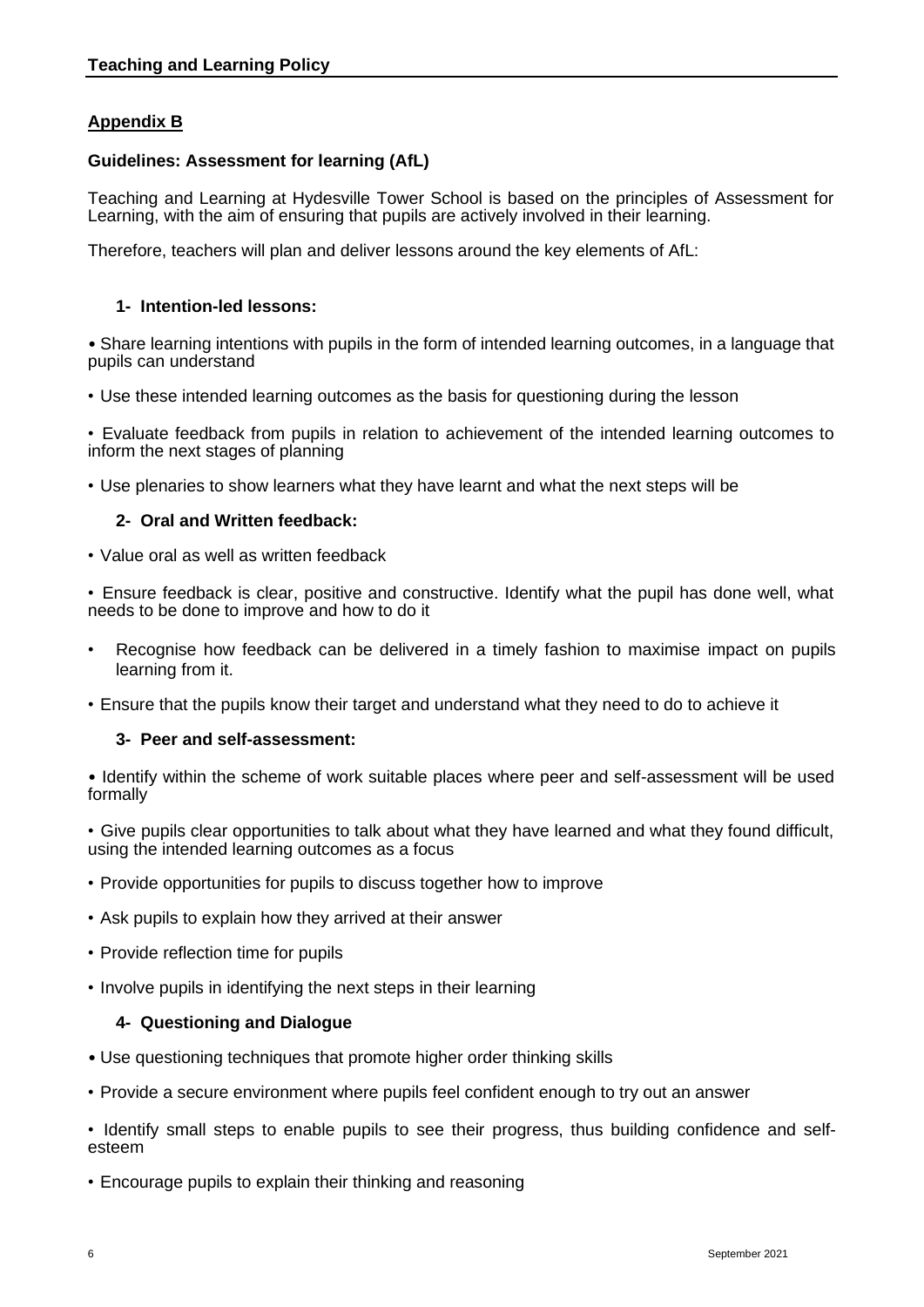# **Appendix C**

#### **Guidelines: Assessment of learning**

Summative assessment involves making judgements about the overall learning that has taken place and it is best when it is an integral part of the learning process. Schemes of work will identify the opportunities for Summative Assessment, so that this is consistent within each curriculum team and is an aid to standardisation. Assessment of learning will also take account of the following key aspects:

#### **1- Target setting**

- Share with pupils their grades/levels and set realistic targets
- Give pupils regular feedback on where they are with their targets
- Use pupil-friendly language when setting levels and targets

#### **2- Providing Exemplification**

- Give pupils clear success criteria and relate them to the intended learning outcomes
- Use "next steps" comment marking to identify for pupils what they need to do to improve

• Have examples of work at each level/grade to clarify the criteria and show pupils what they need to do

• Ensure there are clear expectations about the presentation of work

• Provide displays of pupils' work, which shows the various stages of development through to the finished product

#### **3- Formative use of summative assessment**

- Use prior achievement to plan for the different needs of pupils
- Select appropriate summative tasks to provide quality assessment information.

• Provide time for pupils to reflect upon what they have learned and understood and to identify where they still have difficulties

• Adjust planning, evaluate effectiveness of tasks as a result of assessment

#### **Guidelines: Marking**

The marking of pupils' work is essential in motivating them and helping them to make progress. A variety of marking methods will be used to do this including self and peer marking.

All teachers will mark work in detail regularly and developmentally, ie with constructive comments that identify the strengths and weaknesses and tell the pupils what they need to do to improve their work and reach their targets. Pupils preparing for examinations will require more regular feedback giving more detailed guidance on how to improve their work.

(For further details consult the Assessment policy)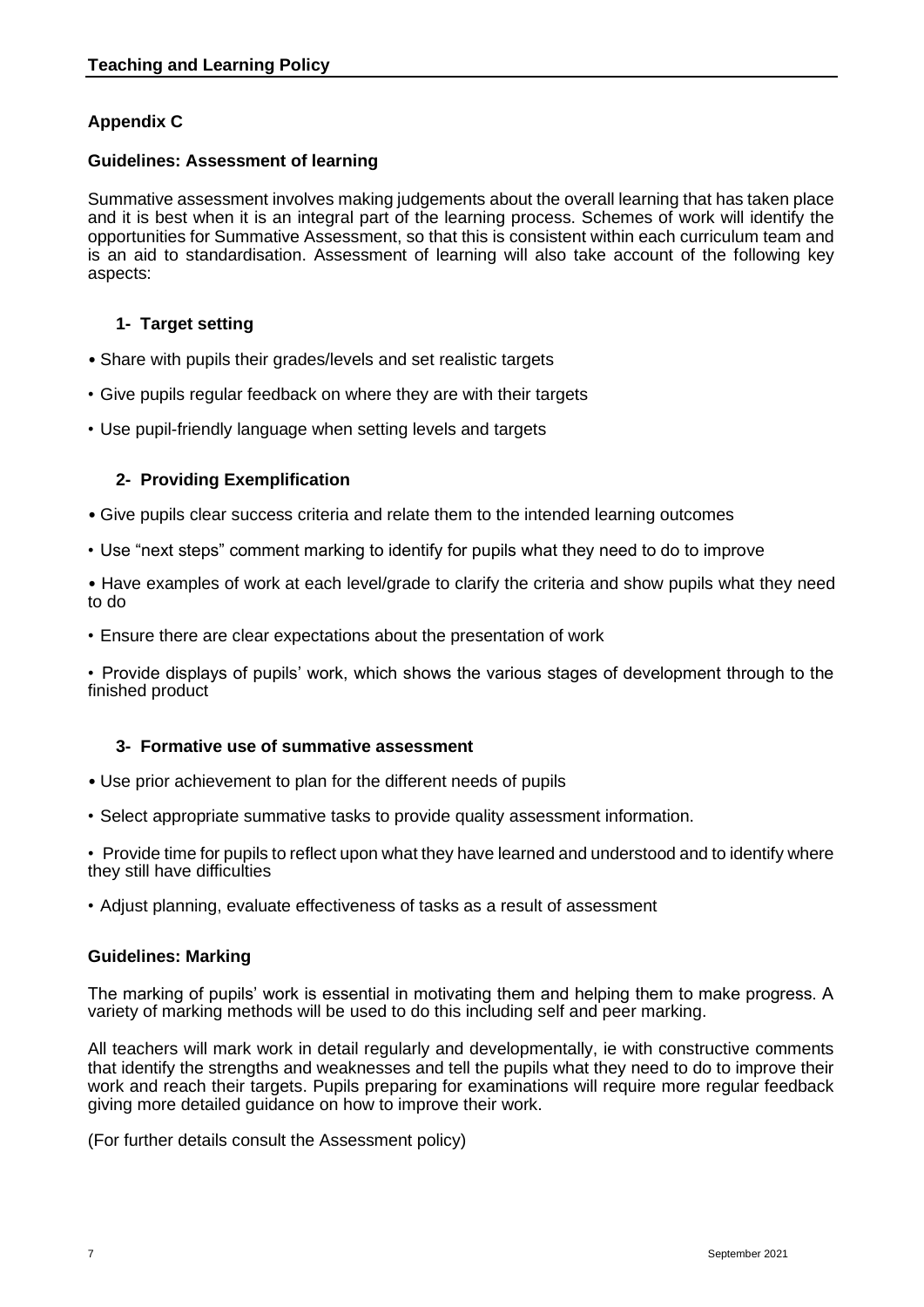# **Appendix D**

#### **Guidelines: Planning lessons**

Schemes of Work will outline the learning outcomes for units of work and individual teachers will plan their lessons from the scheme of work. Learning outcomes should refer to knowledge, skills and understanding. What we do as teachers makes a big difference to the quality of learning. We must continually reflect on teaching and the impact it has on pupils' learning and progress. All teachers must reflect on their strengths and weaknesses and plan their professional development needs accordingly. The following documents will support planning and should be used alongside other planning tools:

- Teaching and planning checklist
- The Hydesville Tower School lesson plan
- The Hydesville Tower School observation form

#### **Characteristics of a successful lesson**

Features that are evident in a successful lesson include:

#### **1. A Purposeful start**

- The lesson begins promptly
- The teacher greets pupils at the door
- A pre-starter activity is ready for pupils to engage with whilst waiting for other pupils to arrive
- Use of a seating plan where appropriate

#### **2. Shared Learning Outcomes**

• The expected learning is expressed in a learning objective (this does not need to be written, nor expressed at the outset should the teacher deem it better to delay)

• The objectives are shared in language the pupils understand, with success criteria if appropriate

• The success criteria are differentiated Intended learning outcomes that make the expected learning clear for pupils of different abilities

• If possible, the intended learning outcomes are linked to levels/grades

#### **3. Engaging and Appropriate Learning Activities**

- The teacher knows his/her subject well and communicates an enthusiasm for the subject
- The lesson is well-planned so that the activities link clearly to the learning objectives

• Where appropriate the lesson begins with a starter activity that engages pupils' interest and/or links with prior learning

- Activities are designed to include an element of choice where appropriate
- Activities give opportunities for pupils to 'lead learning'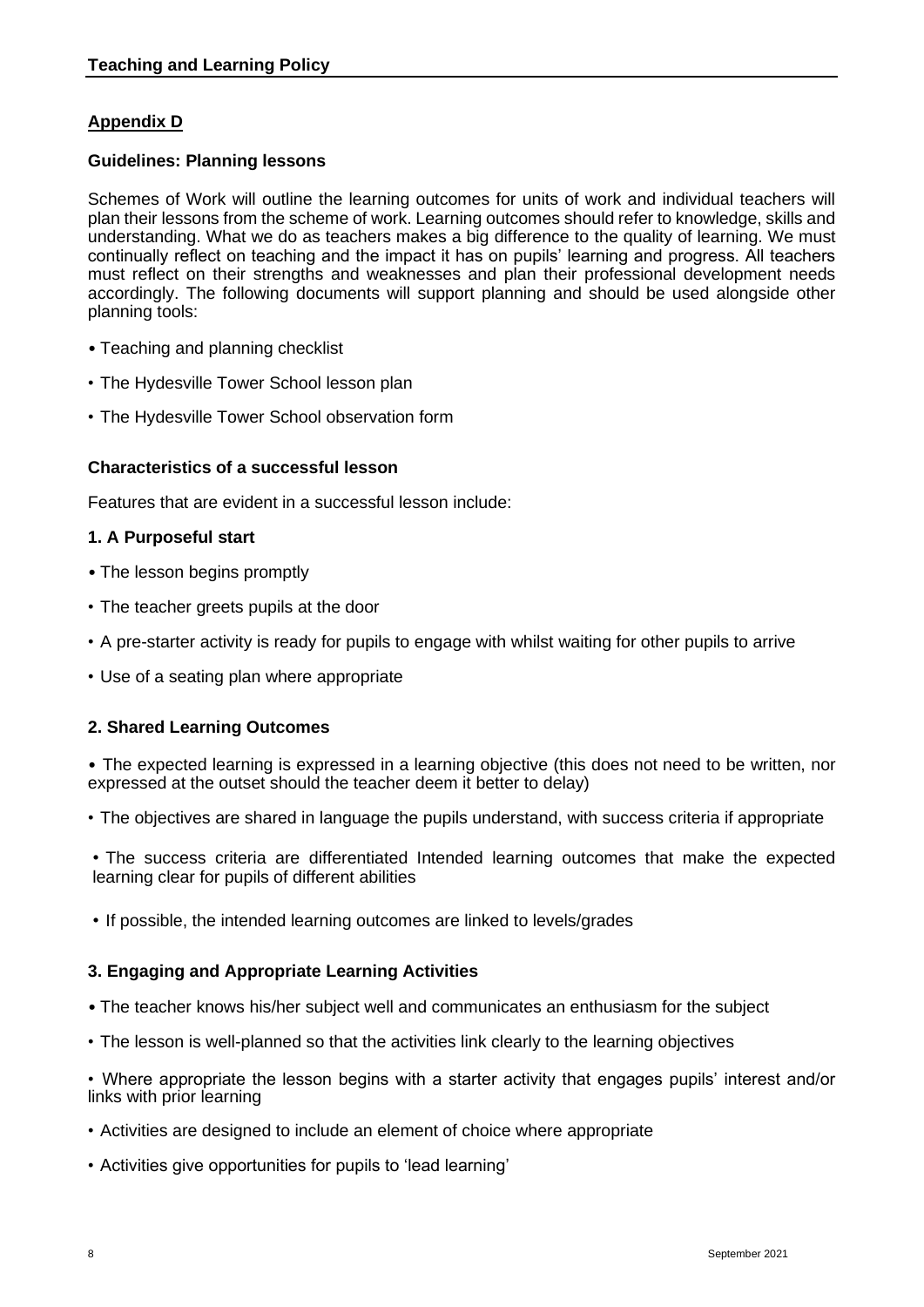• Mini-plenaries are used during the lesson to maintain a focus on achieving the intended learning outcomes

- The pupils use well-chosen, stimulating resources and judicious use is made of worksheets
- Teacher talk to the whole class is appropriate and generates progress.
- ICT is used as a learning tool and not just for presentation purposes
- Additional class support is well used

#### **4. Pace, Variety and Challenge**

- Activities are timed to ensure that the lesson has pace, whilst ensuring that pupils finish tasks
- Activities include a good mix of individual, pair, small group and whole class work

• The lesson is differentiated to provide work that is appropriately challenging for pupils of all abilities; where appropriate, differentiation is by task and/or resource and not just by outcome

- IEP targets are taken into account for individual pupils
- The Lesson is planned to include a variety of learning styles

#### **5. Assessment for Learning Techniques embedded into practice**

•The success criteria are clearly explained and exemplar work is used to reinforce them – where appropriate this is linked to national criteria or examination requirements

•Work is marked regularly with constructive comments that identify the 'next steps' for each pupil

•Pupils receive regular feedback on their progress in relation to their target level/grade

•Peer and self-assessment techniques encourage independence and deepen understanding of progress

•The teacher uses questioning techniques to develop thinking, eg. Insisting on a 'no hands up rule' using open questions and building in 'waiting time'

#### **6. High expectations and standards**

• Skilful behaviour management, using positive language, praise and reward, leads to good behaviour

• Pupils are expected to present their work well and to take pride in it

• The classroom/learning environment is inviting and well-organised to give a positive learning message; walls are used to display stimulating learning resources alongside well-presented pupils' work

• Classroom routines are clearly understood and the lesson starts and finishes in a quiet, calm and orderly way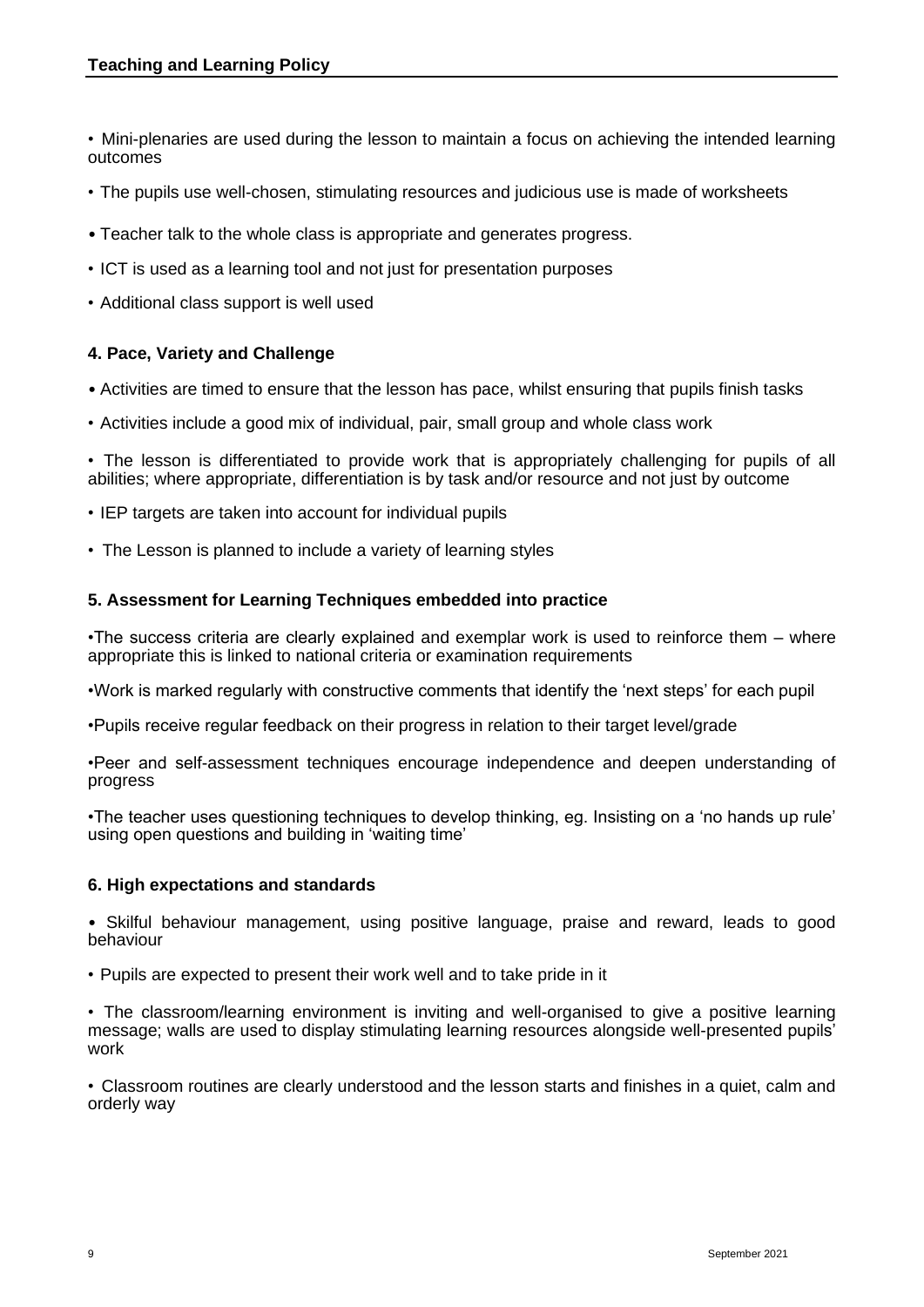# **7. Good relationships**

• The teacher is friendly, uses the pupils' names and speaks to every child during the course of the lesson

• The teacher conveys to the pupils that they are interested in what they think not whether they are right or wrong all the time

- Praise is used widely and real achievements celebrated warmly
- Pupils respect their teacher and feel safe, supported and positive
- Pupils enjoy what they are doing

#### **8. Pupils all make good progress and most make outstanding progress**

- A Plenary is used to recap and reinforce learning; 'What have we learned today?'
- The Plenary refers to the intended learning outcomes and helps pupils to see the 'Big Picture'
- The Plenary enables the teacher to assess learning and informs their planning

'Enjoy your planning and the pupils will enjoy your lessons'